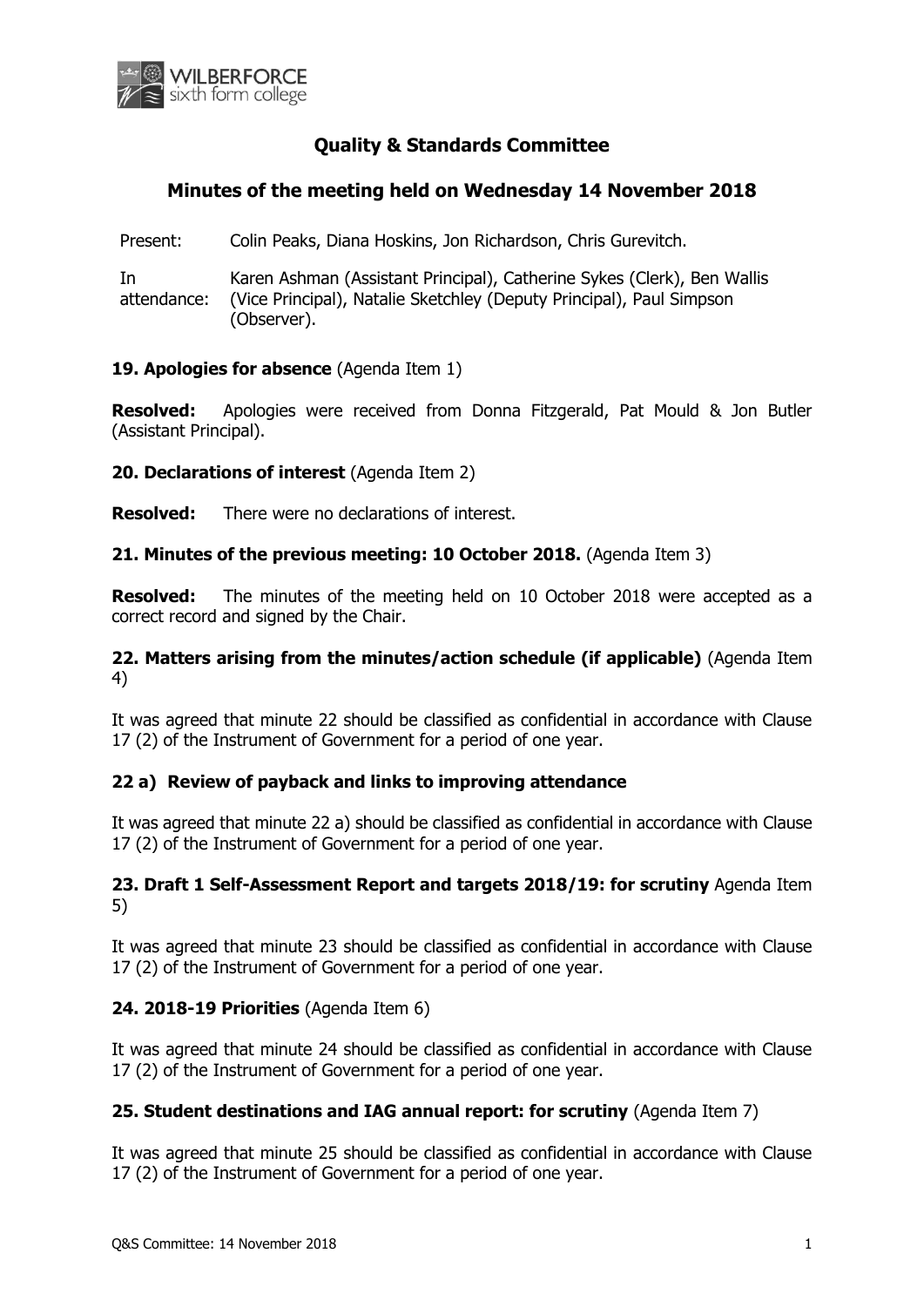# **26. Student support update: for information** (Agenda Item 8).

It was agreed that minute 26 should be classified as confidential in accordance with Clause 17 (2) of the Instrument of Government for a period of one year.

## **27. Policies:** (Agenda Item 9)

It was agreed that minute 27 should be classified as confidential in accordance with Clause 17 (2) of the Instrument of Government for a period of one year.

**Recommended**: The Alcohol & Drugs policy was recommended.

### **28. Complaints/student disciplinary annual report** (Agenda Item 9)

It was agreed that minute 28 should be classified as confidential in accordance with Clause 17 (2) of the Instrument of Government for a period of one year.

### **29. Performance management (verbal update)** (Agenda Item 10)

It was agreed that minute 29 should be classified as confidential in accordance with Clause 17 (2) of the Instrument of Government for a period of one year.

### **30. Governor scrutiny: to agree activity for 2018/19** (Agenda Item 11)

It was agreed that minute 30 should be classified as confidential in accordance with Clause 17 (2) of the Instrument of Government for a period of one year.

**31. Any Other** Business (Agenda Item 12)

**Resolved:** There were no other Items of Business.

### **32. Date of next meeting** (Agenda Item 13)

**Resolved:** The next meeting will take place on Wednesday 6 February 2019.

### **33. Confidential items and reports**

It was agreed that minutes 22, 22b, 23, 24, 25, 26, 27, 28, 29 and 30 of this meeting should be classified as confidential in accordance with Clause 17 (2) of the Instrument of Government and associated reports are therefore not available for circulation to the public, college staff or students (excluding senior post holders).

### **34. Learner impact**

The Committee scrutinised and provided appropriate challenge in the following areas, all of which helped to improve student performance and achievement:

- Strategy to improve attendance
- Engagement
- Careers advise & quidance and impact
- Disciplinary incidents and support to reengagement
- Governor scrutiny provide feedback on how to improve.